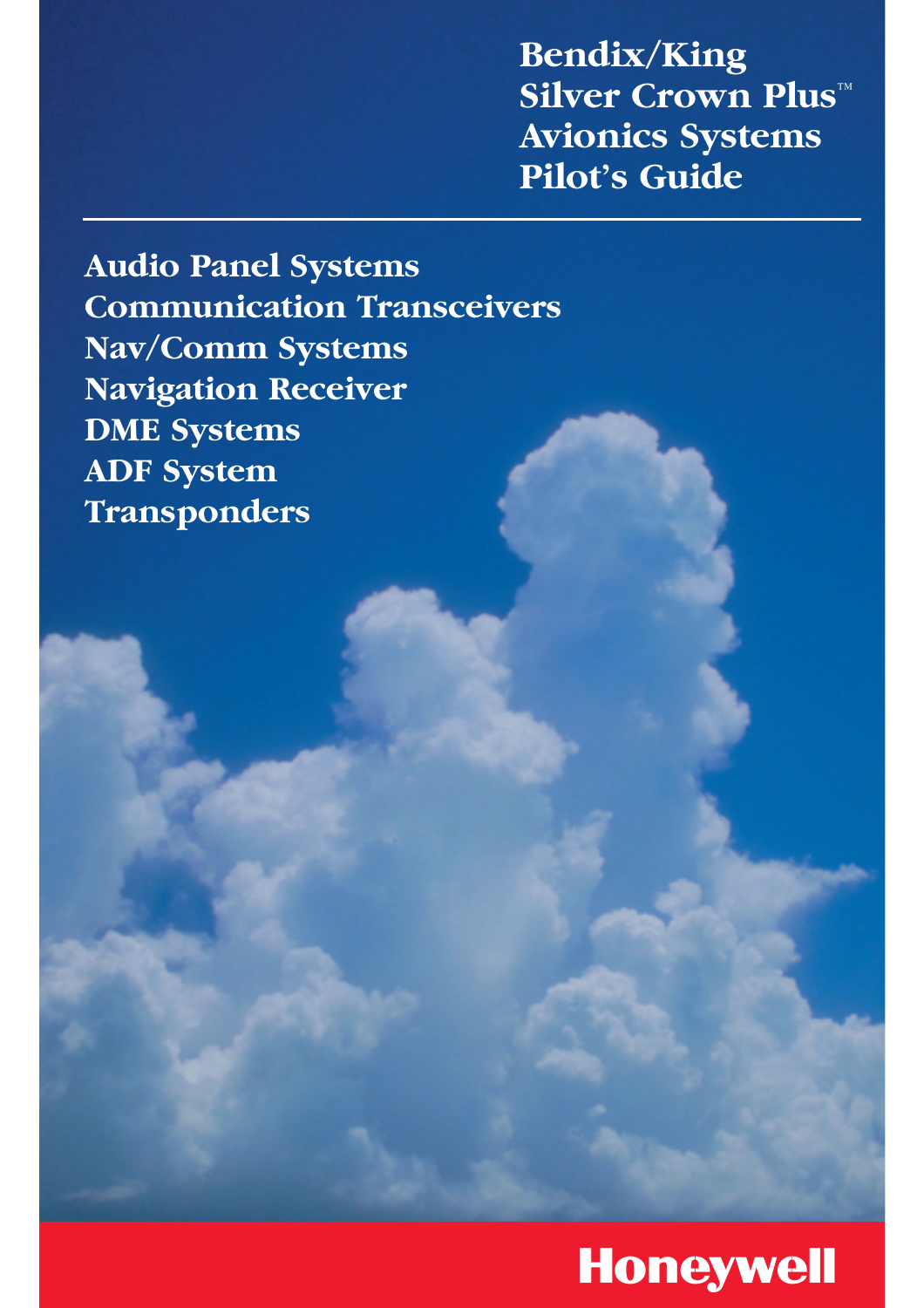

### **Operation**

Turn on the unit only after engine start-up. Also, turn avionics off prior to engine shut-down. These simple precautions should be practiced with all avionics. It will protect the solidstate circuitry from short duration high voltage spikes and extend the operational life of your avionics.

The 3-position function switch determines both the information displayed and the channeling source.

Place the function switch on Frequency (FREQ). The unit is channeled internally with its own two concentric frequency selection knobs. The smaller of the two knobs has an "in" and an "out" position. When in the "in" position, this smaller knob changes the 0.1 MHz digit (0.0, 0.1, 0.2, etc.). When pulled "out", it adds 0.05 MHz to the frequency and tunes in 0.1 MHz steps (0.05, 0.15, 0.25, etc.). Pushing the smaller knob "in" subtracts 0.05 MHz from the displayed frequency. The outer, larger knob changes the larger digits (1 MHz, 10 MHz). In FREQ mode, the

unit will display distance and the selected frequency. (See Figure 19.)



FIGURE 19. Distance/Frequency FREQ Mode.

Now move the function switch to the Groundspeed/Time-to-Station (GS/T) position. The unit will hold the internally selected frequency and will display distance, groundspeed and time-to-station. (See Figure 20.)



Distance/Groundspeed/TTS GS/T Mode.

Rotating the frequency selector will have no effect on the display, because the DME is in "Frequency Hold". This frequency hold feature in the GS/T mode prevents accidental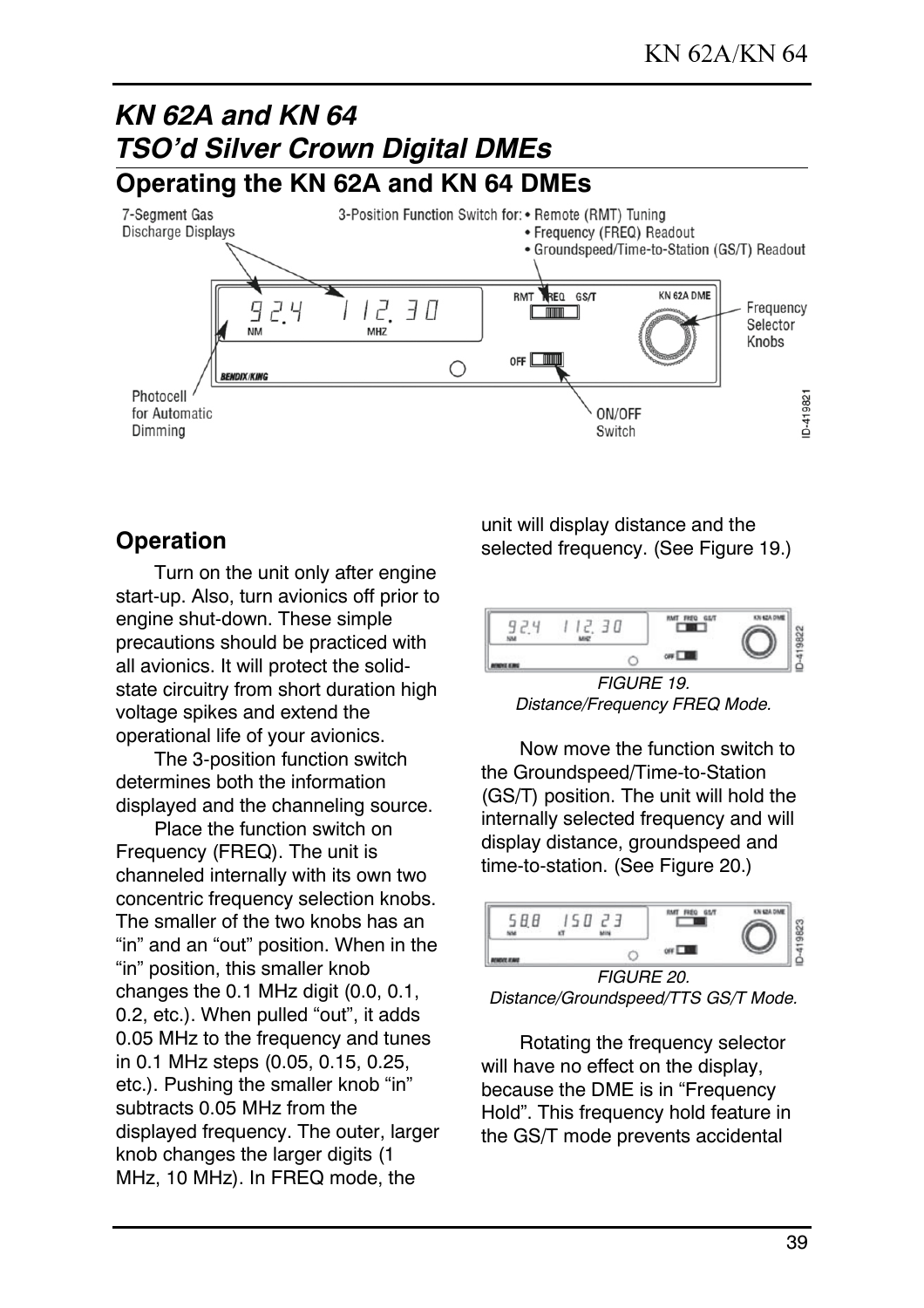rechanneling of the DME when the frequency is not displayed.

Place the function switch in the Remote\* (RMT) position, and your DME will be channeled when you select your NAV frequency on the NAV receiver. Search time is usually about one second. When the unit locks on a ground station, it will display distance, groundspeed and time-to-station. (See Figure 21.)



Distance/Groundspeed/TTS RMT Mode.

Prior to lock on, "dashes" will be displayed. (See Figure 22.)



Prior to Lock On.

Note that you may have two frequencies available at all times (one remotely selected on the NAV receiver and one internally selected with the unit's controls).

\*Remote channeling requires wiring to the NAV receiver.

## **Operational Notes**

The KN 62A and KN 64 have an audio output for use in identifying the DME ground station being received.

The audio level is preset at the factory, but may be easily adjusted through the top cover.

The unit electronically converts to distance the elapsed time required for signals to travel to and from the ground station. This distance is then indicated in nautical miles on the Distance/ Speed/Time-to-Station display. This distance, commonly referred to as slant range distance, should not be confused with actual along-the-ground distance. The difference between actual ground distance and slant range is least at low altitude and/or long range. If the range is three times the altitude or greater, error is negligible.

The effective range of DME depends on many factors, most important being the altitude of the aircraft. Other contributing factors are the location and elevation of the station, DME transmitter power output, and receiver sensitivity.

The groundspeed feature incorporated in the unit measures the rate of change in DME slant range distance with time. This speed is then read from 0 to 999 knots in 1 knot increments. To obtain accurate groundspeed, the aircraft must be tracking directly to or from the station. To obtain accurate time to station, the aircraft must be tracking directly to the station.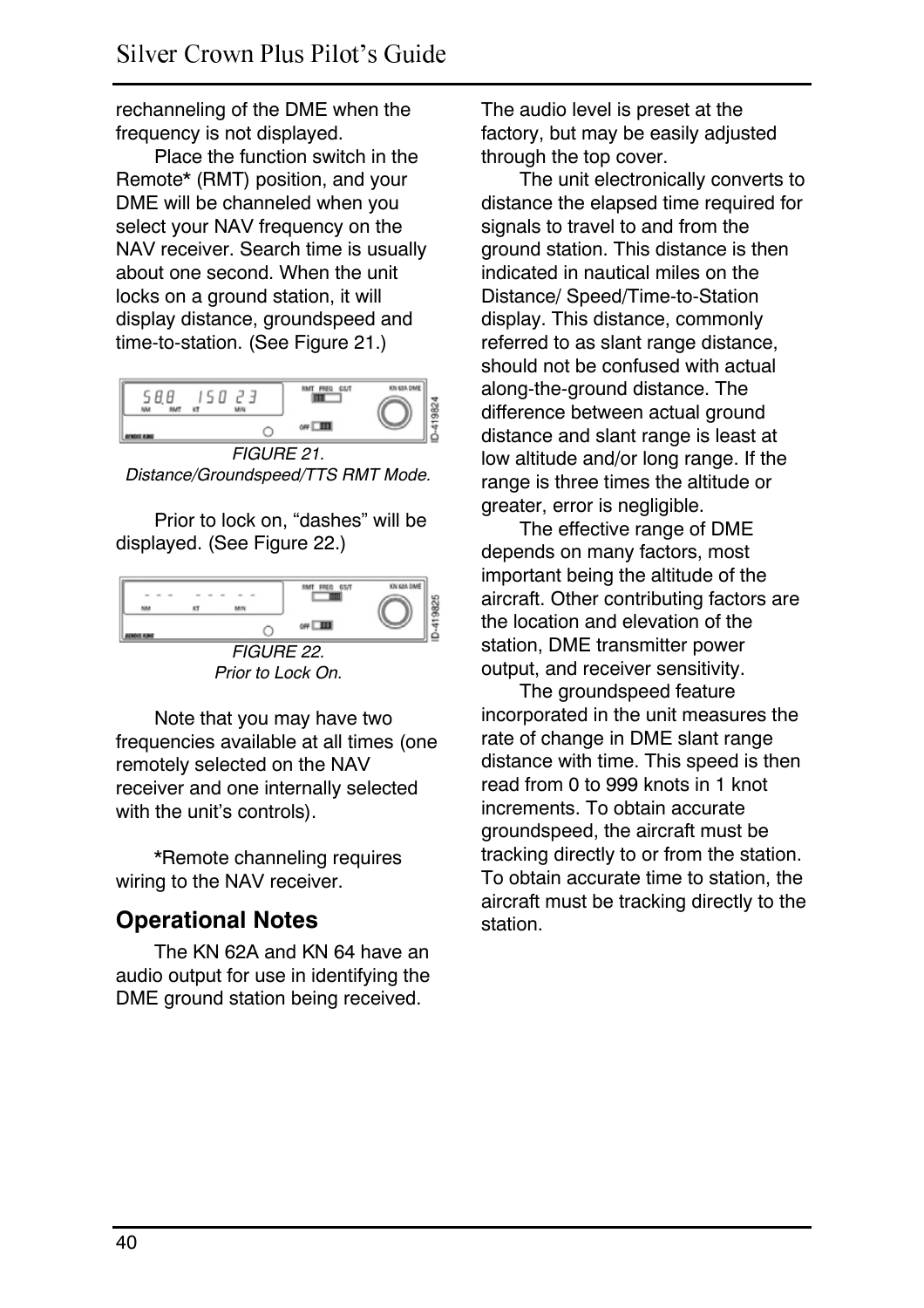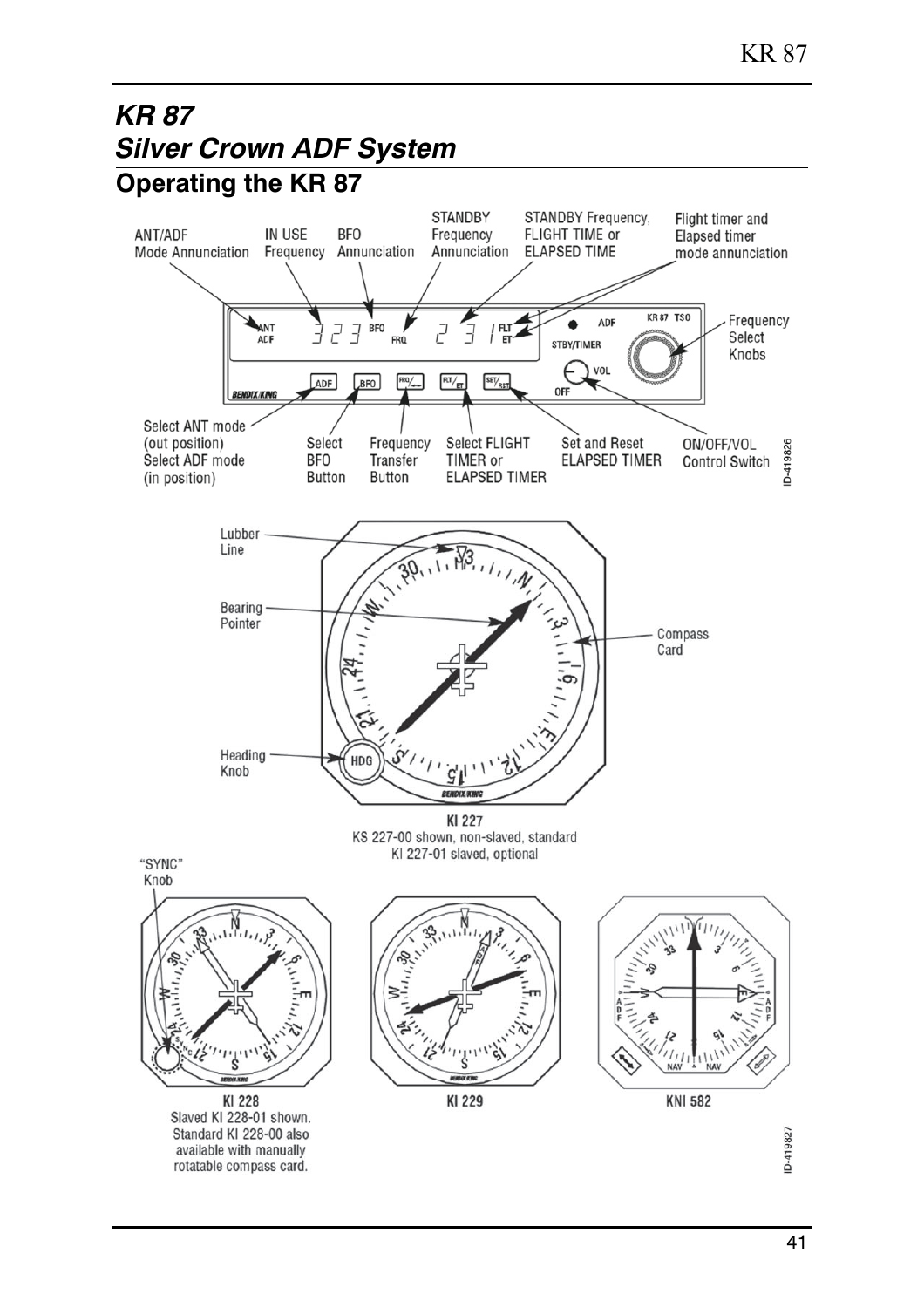### **Turn-on**

Rotate the ON/OFF/VOL knob clockwise from the detented "OFF" position. The unit will be activated and will be ready to operate. Rotation of this control also adjusts audio volume. The KR 87 has "audio muting" which causes the audio output to be muted unless the receiver is locked on a valid station.

# **Frequency Selection**

The active frequency (to which the ADF is tuned) is displayed in the left side of the window at all times. A standby frequency is displayed in the right side when "FRQ" is annunciated. The standby frequency is placed in "blind" memory when either FLT (Flight Time) or ET (Elapsed Time) mode is selected.

With "FRQ" annunciated, the standby frequency is selected using the frequency select knobs which may be rotated either clockwise or counterclockwise. Pull the small inner knob out to tune 1's. Push the smaller inner knob in to tune 10's. The outer knob tunes the 100's and the 1000's up to 1799.

The standby frequency selected may then be put into the active window by pressing the "FRQ" button. The standby and active frequencies will be exchanged (flip-flopped), the new frequency will become active, and the former active frequency will go into standby.

# **Operating Modes**



Antenna (ANT) mode is selected and annunciated when the "ADF"

button is in the "out" position. ANT provides improved audio reception from the station tuned and is usually used for identification. The bearing pointer in the KI 227 indicator will be deactivated and immediately turn to the 90° relative position and remain there during ANT reception.



The ADF mode is selected and annunciated when the "ADF" button is in the depressed position. ADF activates the bearing pointer in the KI 227 indicator, causing it to move without hesitation to point in the direction of the station relative to the aircraft heading. The compass card on the KI 227 may be rotated as desired by using the heading knob.

**NOTE:** The KI 227-01 or KI 228-01 indicators, when installed with a Bendix/King KCS 55A Compass System, have a slaved compass card. Magnetic heading of the aircraft will be under the lubber line. **The indication of this compass card should be compared with that of the KI 525A master indicator from time to time. Check especially after steep bank turns and taxi turns. If a discrepancy between the two readings exists, the KI 227-01 or KI 228-01 compass card should be synchronized to the KI 525A compass card by rotating the "SYNC" knob on the indicator.** 

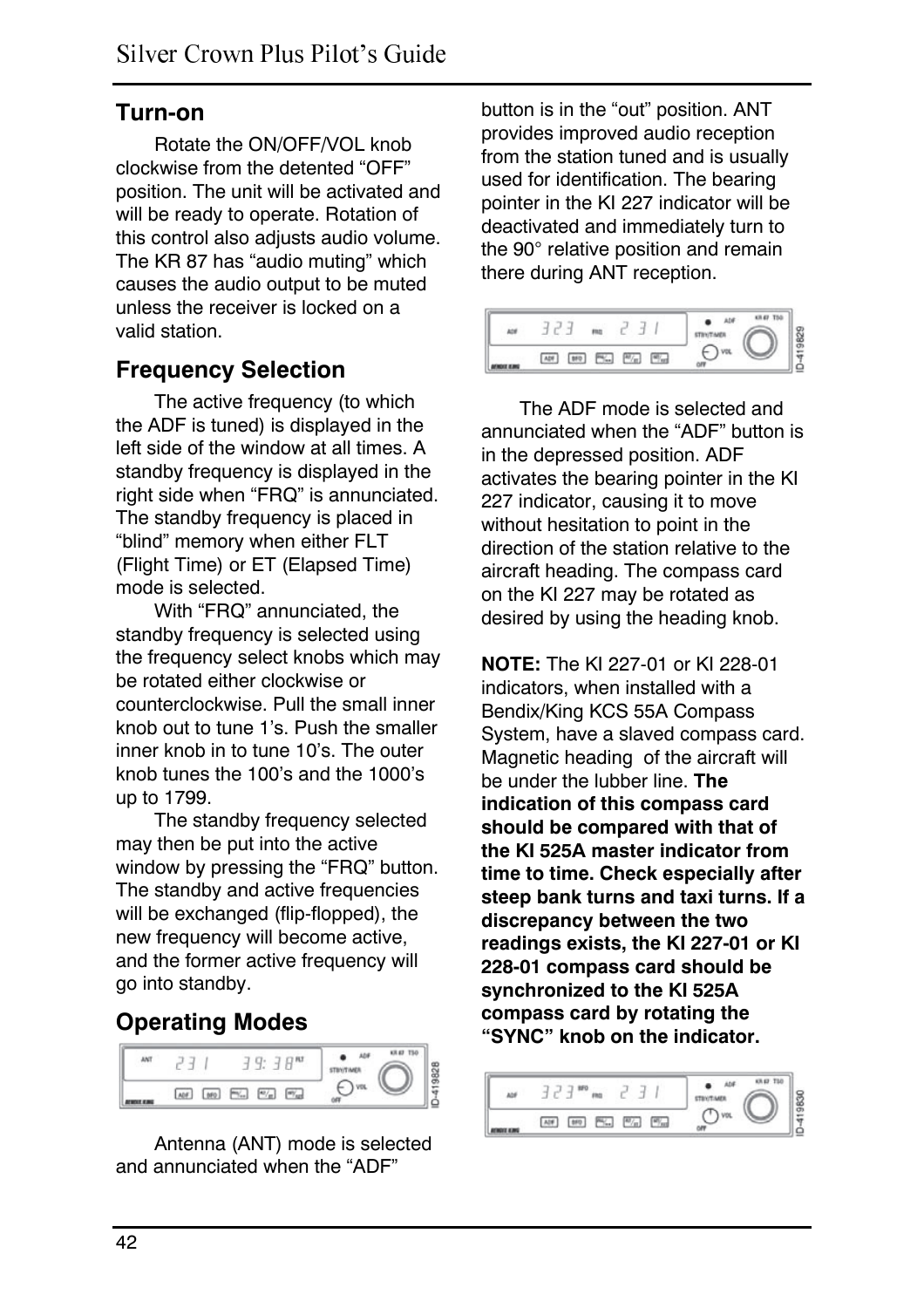Outside of the United States some stations are unmodulated and use an interrupted carrier for identification purposes. The BFO mode, activated and annunciated when the "BFO" button is depressed, permits the carrier wave and the associated Morse code identifier broadcast on the carrier wave to be heard.

# **ADF Test**

#### **(PRE-FLIGHT OR IN-FLIGHT)**

Select ANT mode. This will cause the bearing pointer to move directly to the parked 90° position. Make sure the unit is tuned to a usable frequency. Now select ADF mode and the needle should move without hesitation to the station bearing. Excessive sluggishness, wavering or reversals indicate a signal that is too weak or a system malfunction.

# **Operating the Timers**

The flight timer will always be automatically reset to :00 whenever power is interrupted either by the avionics master switch or the unit's ON/OFF switch. An optional external switch may be installed which, when activated, will stop or start the flight timer. This switch would be of use during a nonrefueling stop when resetting the flight timer is not desired. On some aircraft it may be desirable to use the aircraft strut switch instead of a manual switch to stop and start the flight timer. It should be emphasized that the start/stop function will only operate with power applied to the unit. Always read flight time prior to power shutdown.

| ш            |     |     | 79.78m                            |  |  | KR.67 T55 |  |
|--------------|-----|-----|-----------------------------------|--|--|-----------|--|
| AFROIX A 200 | ADF | BFD | $W_{\text{tot}}$ $W_{\text{eff}}$ |  |  |           |  |

Flight time or elapsed time are displayed and annunciated alternatively by depressing the FLT/ET button. The flight timer continues to count up until the unit is turned off or stopped with an external switch. The elapsed timer may be reset back to :00 by pressing the SET/RST button. It will then start counting up again.

**NOTE:** Pressing the SET/RST button will reset the elapsed timer whether it is being displayed or not.)



#### **The elapsed timer also has a "count-down" mode**

To enter the countdown mode, the SET/RST button is depressed for about two seconds, or until the "ET" annunciation begins to flash. It is now in the ET set mode, and a time up to 59 minutes, 59 seconds may be preset into the elapsed timer with the concentric knobs. The preset time will be displayed and remain unchanged until SET/RST is pressed again, which will start the elapsed timer counting down from the preset time. When the timer reaches :00 it will start to count up as the display flashes for 15 seconds and an aural alarm, if installed, is activated for about 1 second.

**NOTE:** The standby frequency which is in memory while flight time or elapsed time modes are being displayed may be called back by